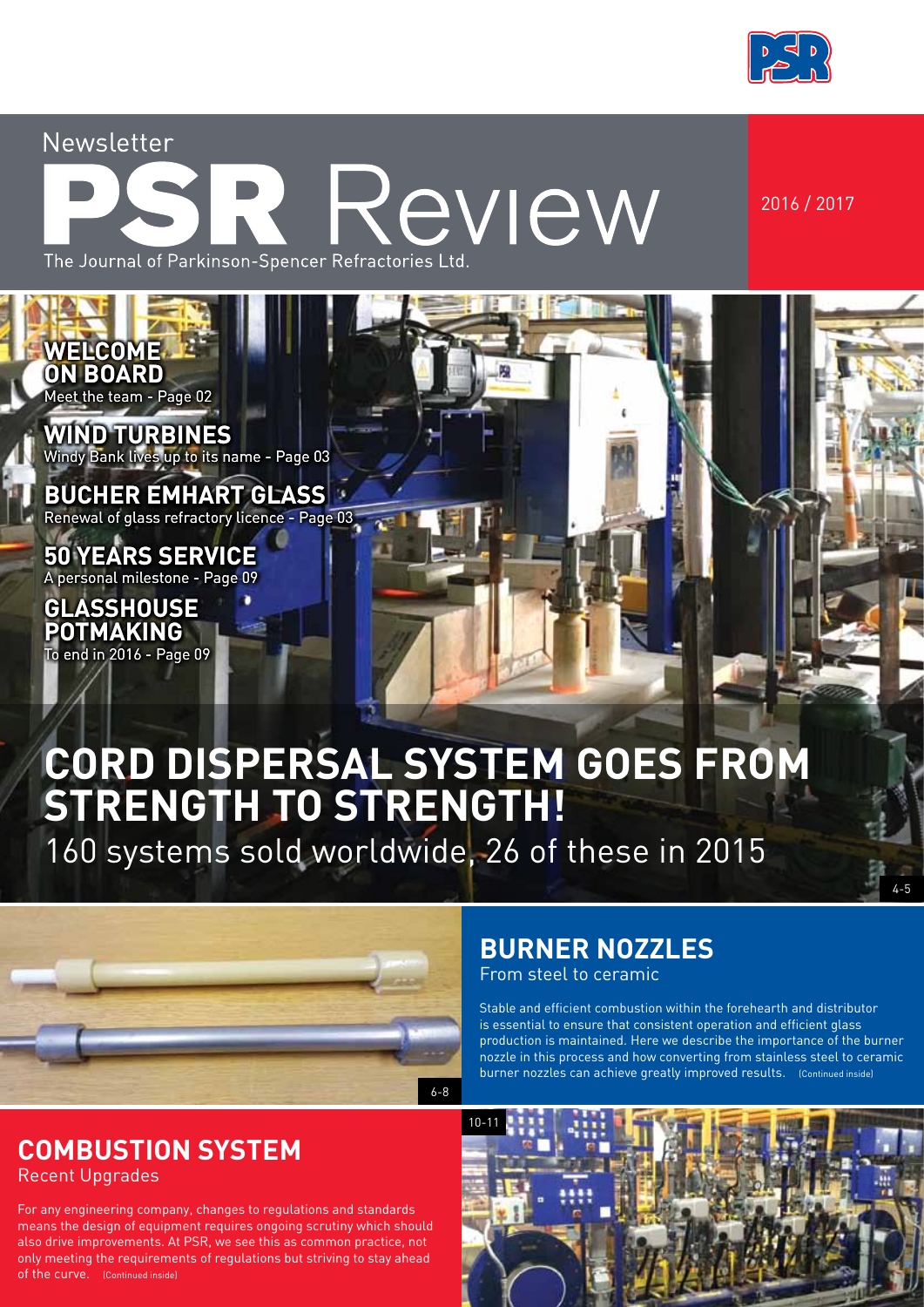2016 / 17 | **PSR Review** Page 02

## **WELCOME ON BOARD**

The strategy for the long term continuity of PSR has always been to maintain the company as a family controlled business and this policy has ensured that the company continues to remain an independent manufacturer

of specialist refractory products and glass conditioning equipment. With the time approaching for the baton to be passed from one generation to the next it was decided at the beginning of 2015 that the time was right to strengthen

the board of directors, combining the energy of youth with the wisdom of experience. With that in mind we'd like to introduce you to the current line-up on the board of directors.



Chairman since 2000.





Joined the company in 1999 and took over as Financial Director in 2000. Being scheduled to retire in September 2016 <sub>.</sub><br>ve'd like to thank John for keeping a steady hand on the financial tiller for the past 16 years.



#### **LES GASKELL TECHNICAL DIRECTOR**

Joined the company in 1992 as Project Engineer and took over as Technical Services Manager in 2001. As Technical Director Les oversees the engineering function with responsibility for the design, development and implementation of forehearths, distributors and related glass conditioning equipment



Joined the company in 2011 as Project Engineer and spent his first years in technical services on project installation and commissioning. Currently divides his time between overseas sales and support for technical services.



#### **GODFREY NIELD COMMERCIAL DIRECTOR**

Joined the company in 1973 as Shipping Clerk and has held a number of positions from Shipping Manager, Export Manager, Technical Services Coordinator through to Commercial Manager. As Commercial Director Godfrey heads up the purchasing and commercial activities and has taken on the additional responsibility for the quality management system.



#### **DAVID FERGUSON MANUFACTURING DIRECTOR**

Joined the company in 1978 and held a number of positions in the casting, machining and production control departments. Took over as Factory Manager in 1992 and as Manufacturing Director is responsible for all the principal refractory manufacturing functions.



#### **JOANNE PARKINSON COMPANY SECRETARY**

Joined the company in 2005 as Export Assistant and has worked up through management of the export, import and shipping departments. Is currently the Company Secretary and will fill the vacant board position following John Caswell's retirement.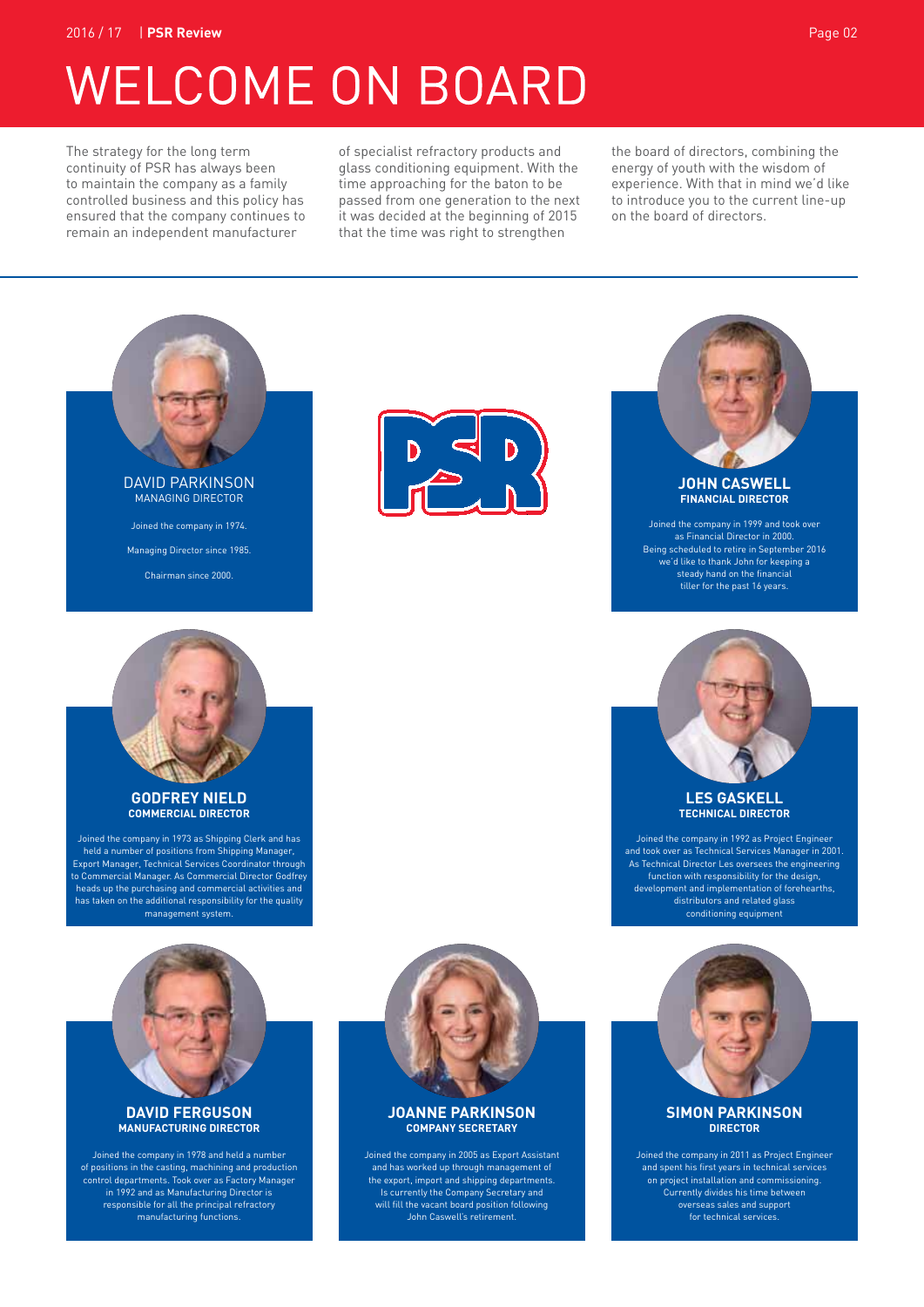

## WINDY BANK LANE LIVES UP TO ITS NAME

The road that borders the land at PSR to the East is known locally as Windy Bank Lane and, as its name suggests, has been found to be a suitable site for the recent installation of two wind turbines. Owned and operated by associate company

Parwell Ltd, work on the foundations for the turbines commenced in October 2015 with the first turbine erected and in production by the end of November 2015. The second turbine was erected some three months later and was in production by the end of March 2016. Rated at 65kW, but being limited to 50kW for connection to the grid, the turbines should generate approximately two thirds of the electrical power requirements of PSR.

#### BUCHER EMHART GLASS REFRACTORY LICENCE RENEWED

Our relationship with Emhart Glass started in 1970 when we took over the UK licence for the manufacture of refractory parts to Emhart designs. As well as access to the refractory drawings the licence also gave us access to the renowned refractory compositions of 311, 333 and 315. This was never an exclusive licence as it was shared with licensees in Germany, France and Japan as well as Emhart's own manufacturing plant in the USA. However recent policy changes within Emhart have resulted in other licence agreements not being renewed so that now PSR are the sole licensee alongside Emhart's own refractory manufacturing plant in Owensville, USA.

The question might be asked as to why PSR continue as licensees when other refractory manufacturers produce similar refractory parts without paying any licence fee and the answer is as follows:

- 1. The licence provides access to the original manufacturing drawings and tolerances. Our customers can therefore be sure that our refractory parts will integrate correctly with their Emhart feeder mechanism parts.
- 2. The licence provides access to all the latest Emhart metering spout designs, including the 585 metering spout design.
- 3. The licence avoids the need to copy refractory parts manufactured by others or to infringe any copyright or other patents held by Emhart.

**BUCHER**<br>emhart glass



Lajos Giczi (right) and David Parkinson shake hands on the new agreement at the Emhart offices in Cham.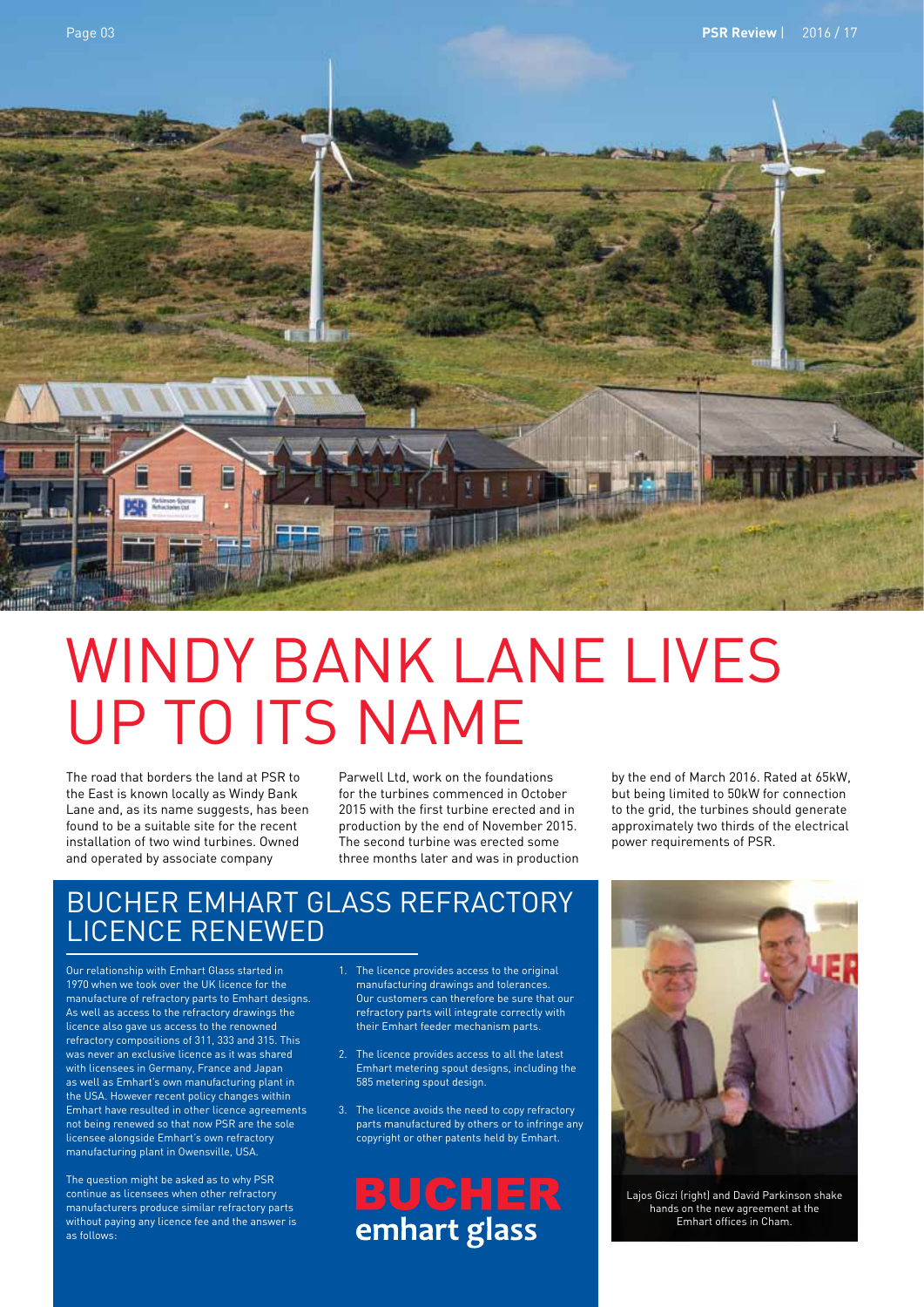

## CORD DISPERSAL SYSTEM GOES FROM STRENGTH TO STRENGTH

The PSR Cord Dispersal System was first introduced in 2002. Since then it has developed into one of PSR's great success stories.

In the 2012 issue of PSR Review, we reported an accelerating trend in the supply of our stirrer systems, with 81 systems having being supplied. We are pleased to report that this figure has doubled over the last four years. Over

160 systems have now been sold, with 26 systems being sold in 2015 alone.

"Cat scratch" cord is a defect found on the surface of glass containers which resembles a scratch caused by a cat's claws running down the surface of the container. The cord consists of a glass enriched in alumina and/ or zirconia which, due to it's higher viscosity than that of the glass product, tends to settle out on the bottom of forehearths and distributors. This

enriched glass then travels along the bottom of the forehearth and is drawn into the spout and on to the surface of the gob, appearing as a line or series of lines on the surface of the article being manufactured. It is now generally accepted that the source of this material is the exudation upon initial furnace heat up, and corrosion during subsequent operation, of glassy phase material from the fused cast AZS refractories in the melting end of the furnace.

#### MEXICAN FACTORY WITH CDS INSTALLED ON ALL 13 LINES

We were first approached in 2004 by a client in Mexico for a solution to their "cat scratch" cord problem and the first stirrer system was supplied in 2005. The client had very strict quality requirements, dictated by their customers, particularly with regard to the "cat scratch" cord defect. This meant that a solution to the problem was potentially extremely valuable, not just through the increased production possible but also through avoiding the potential loss of lucrative contracts.

Following the success of that first system a further two were ordered and supplied in 2006. In the four years between 2010 and 2014 a further three systems were installed. Over these years the systems were transferred from forehearth to forehearth as problems with production were encountered. However, the "cat scratch" defect returns after a period of time without operating stirrers and can then take a period of time to be eliminated again once the stirrers

are re-introduced. It is therefore best policy to run the stirrer systems continuously to ensure a continuing quality of production. Therefore, in 2015 the client took the decision to complete the factory with the installation of Cord

Dispersal Systems on their final seven forehearths. Now, with Cord Dispersal Systems installed on all 13 of their production lines across three furnaces, the factory is our biggest single customer for this equipment.



Two PSR Cord Dispersal Systems installed on a tandem forehearth in Mexico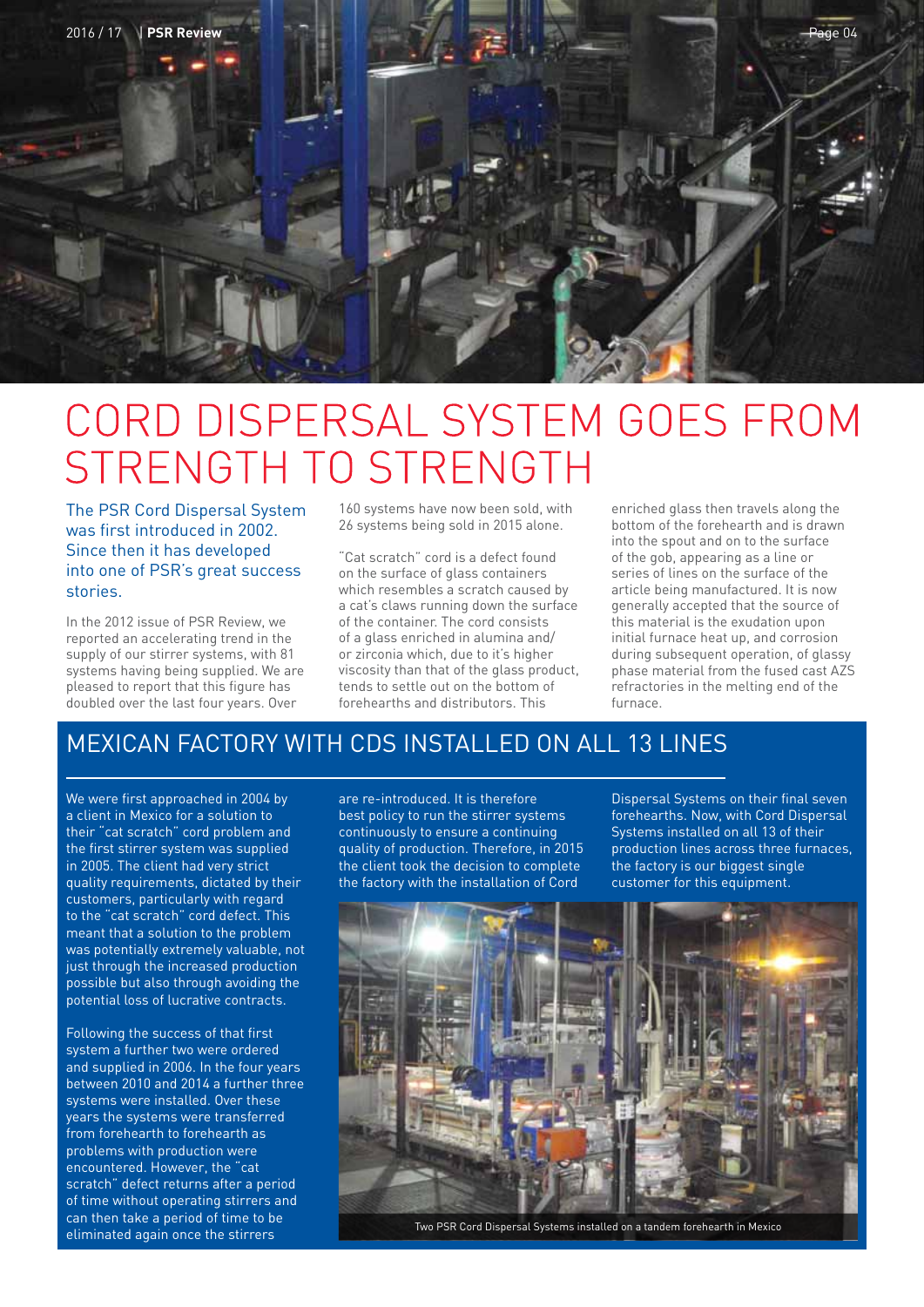## 160 SYSTEMS SOLD WORLDWIDE, 26 OF THESE IN 2015

#### GLASS MANUFACTURERS USE TWO COMMON METHODS TO TRY TO COUNTERACT CAT SCRATCH CORD:

The first comprises a special drain block located in the base of the channel, near the front of the forehearth. This is used to drain off the bottom glass, where the "cat scratch" material is expected to reside, thereby removing this material from the finished glass article. However, there are several disadvantages to this method. It is very wasteful of glass, as often several tonnes of glass are removed from the forehearth every day, reducing the maximum possible forehearth load and reducing the energy efficiency and pack to melt ratio of the forehearth and furnace.

The drain must be run continuously as, if it is shut down, the special drain block actually acts as a sump in the forehearth where the viscous "cat scratch" material can build up. This is, therefore, a cause of the problem. It is very often found to be ineffective at removing the cord from the glass and we have installed several stirrer systems on forehearths which already had ineffective drain systems installed. In each case the stirrer system solved the "cat scratch" cord problem and the drain was shut off, eliminating the wasted glass being removed from the forehearth.

The other method of addressing this problem is the installation of a stirrer system in the forehearth to disperse the "cat scratch" cord material into the body of the glass so that it no longer appears as a defect in the finished article. This is the method originally promoted by PSR as a solution to the problem. Since then other suppliers have moved away from the drain systems towards the more successful stirrer system. However, most do not have the experience or expertise to employ this method correctly, through correct design and configuration of the systems, and none back up their supply with a full money back guarantee.

PSR offers a money back guarantee which stipulates that if the client is not happy with the results of the system,

we will remove it and return the cost of the equipment to them. We are proud to say that with more than 160 systems supplied to date, we have not yet been asked to act upon our guarantee.

#### REMOVING COLOUR STREAKS:

Our system has also been proven to remove colour streaks from the glass, particularly colour streaks originating from the furnace.

One customer in the Middle East reported a particular problem with residual green colour streaks appearing in flint glass for several weeks following conversion of the furnace from green to flint glass. We first supplied a system to this factory in 2014 and the installation was carried out during a furnace colour change from green glass to flint glass. Once the colour change was complete and the correct flint colour was obtained, the remaining colour streaks and cat scratch cord were quickly removed from the manufactured articles by the effect of the stirrers. In addition, the thermal homogeneity values were recorded before and after the installation. These were found to be 96% before installation of the stirrers and 99% after installation of the stirrers, indicating a 3% thermal homogeneity increase as a result of the operation of the stirrers. Following this successful installation, a second system was installed in 2015

#### GLASS MANUFACTURER IN SLOVENIA INSTALLS THREE SYSTEMS IN SIX MONTHS.

In 2015 we were approached by a Slovenian glassmaker to provide a solution to their "cat scratch" cord problem. The forehearth was 26 inches wide and had a drain system installed in the third channel block from the front of the forehearth. The drain was ineffective at removing the "cat scratch" from the glass and was wasting up to two tonnes of glass per day. We supplied the stirrer system in June 2015 and it was installed and commissioned in July 2015 under the supervision of our engineers.

The stirrer system was quickly proven to be effective and solved the client's "cat scratch" cord problem. As a result of this success we were then asked to supply two more systems on two different forehearths. These were installed in December 2015 and February 2016.

on an adjacent forehearth with similar results.

This repeat business is very typical for our Cord Dispersal System sales. We have many customers who have installed multiple systems, four of whom have 10 systems or more across multiple furnaces and/or factories. This is a clear indication of the results and savings that are regularly achieved by these systems.



PSR Cord Dispersal System during installation in Ukraine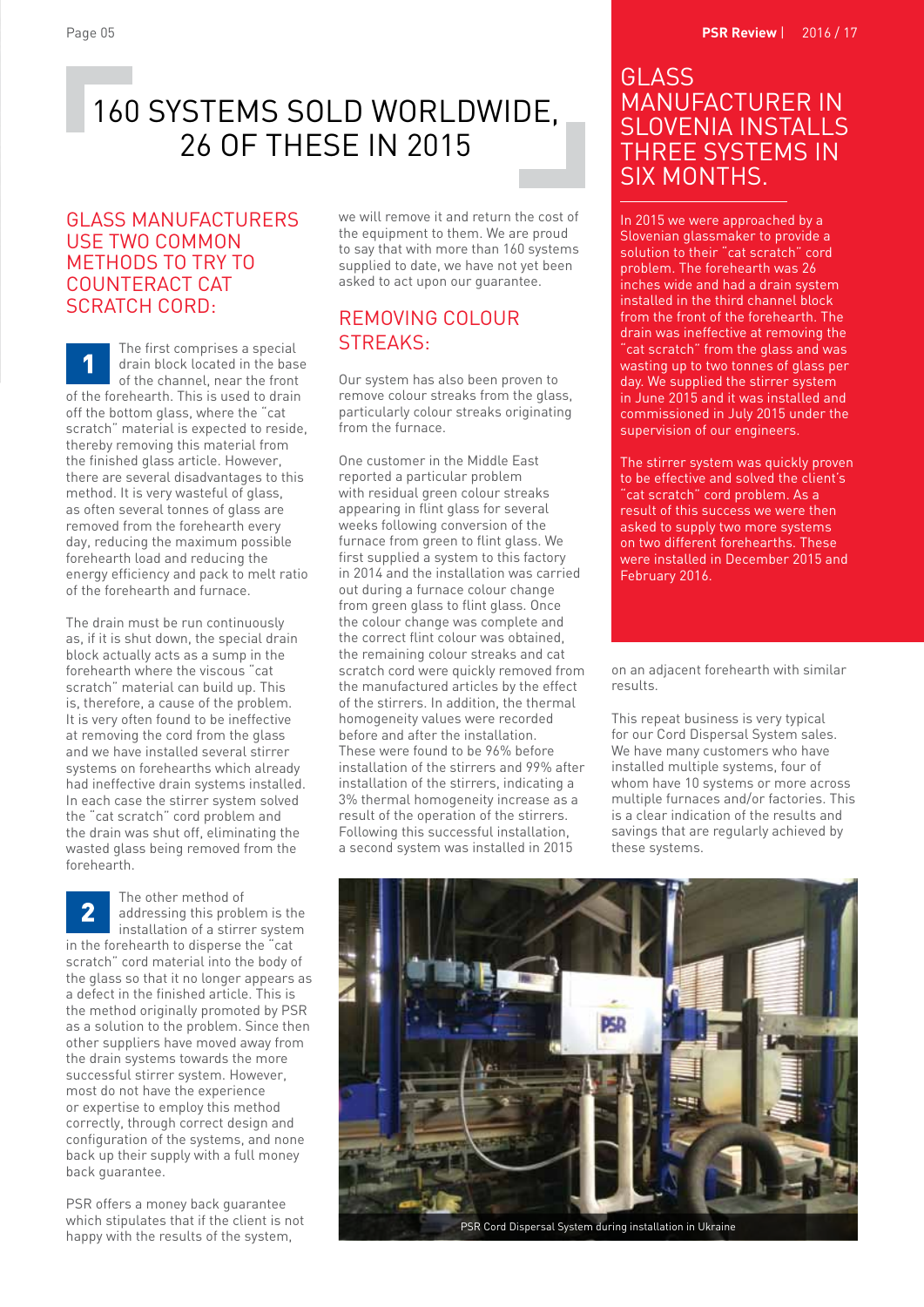# BURNER NOZZLES<br>FROM STEEL TO CERAMIC

Stable and efficient combustion within the forehearth and distributor is essential to ensure that consistent operation and efficient glass production is maintained. Here we describe the importance of the burner nozzle in this process and how converting from stainless steel to ceramic burner nozzles can achieve greatly improved results.

#### BURNER NOZZLES

The burner nozzle is the point of interaction between the forehearth or distributor and the combustion system. The air/gas mixture supplied by the combustion system flows through the burner nozzle into the forehearth or distributor zone where it burns in the combustion chamber above the glass (See Fig 1).

The burner nozzle diameters are normally specified based on the forehearth or distributor width. The burner nozzle diameters would typically range between 4.0mm and 9.0mm in increments of 0.5mm. The burner nozzle diameter is sized to provide sufficient heat input in order to maintain the required glass temperature at the specified forehearth or distributor section minimum load condition as well as adequate temperatures under no load conditions when no glass is flowing.

The burner pipe and nozzle assembly is designed to seal against both the inside face and the outside face of the refractory burner block to ensure that all combustion takes place within the forehearth and to prevent any excess

air in-leakage around the burner nozzle which would weaken the air/gas mixture, reduce the flame temperature, increase the flue losses and thereby reduce the combustion efficiency. (See Fig 1).

The burner nozzle is traditionally manufactured from a stainless steel material. This allows the nozzle to withstand the temperatures within the burner block. However, the burner nozzle is cooled by the flow of the air/ gas mixture through the inside of the nozzle and the high thermal conductivity of the stainless steel means that the heat at the tip of the nozzle from the forehearth atmosphere is quickly transferred along the steel nozzle away from the nozzle tip. This results in a relatively low surface temperature at the tip of the burner nozzle providing a cold surface on which volatile materials from the glass, such as soda vapour, can condense. These volatile materials are carried to the burner nozzle from the forehearth combustion chamber atmosphere by the action of re-circulating gases around the burner flame (See Fig1). Over time these condensates gradually build up on the surface of the burner nozzle causing it to reduce in diameter and,



FIG 1: Forehearth Burner And Refractory Burner Block Assembly.

in the absence of proper preventative maintenance, it can eventually become completely blocked.

Figure 2 shows the condition of burners removed from a forehearth by PSR engineers in which problems were being experienced in achieving adequate operating temperatures for correct glass production. The burners were reported to be clean. This forehearth operates at low tonnages and high temperatures and it was stated that the burners were cleaned out in-situ every twelve months. In this case, following removal, it was determined that the last scheduled burner cleaning had not been carried out and the burners had not been cleaned for more than 18 months resulting in the operating problems. Following replacement of the burners with spare burners, originally supplied as part of a recommended spare parts package with the forehearths to assist with regular maintenance, the combustion system performance was returned to its original, as commissioned, state.

This progressive reduction in the burner nozzle diameter will, with any pre-mixed combustion system, eventually result in a change in the air/gas ratio unless corrected. The air/gas ratio will become gas lean with the excess air reducing the flame temperature, increasing the flue losses and thereby reducing the combustion efficiency. This will initially result in an increase in fuel consumption to achieve the same operating temperatures. However, if this deterioration is allowed to continue further without the proper burner maintenance then the reduction in burner nozzle diameter will reduce the firing capacity and eventually result in an inability to adequately control or achieve the required forehearth operating temperatures. As it is also only the flow of the air/gas mixture through the burner nozzles that keeps them cool, complete blockage of the burner nozzles can result in overheating of the burner nozzles and backfiring of the air/gas mixture in the burner manifolds and pipe work resulting in damage to the pipe work and combustion equipment if left uncorrected.

The degree of condensate build up and the frequency of burner nozzle maintenance required will depend on a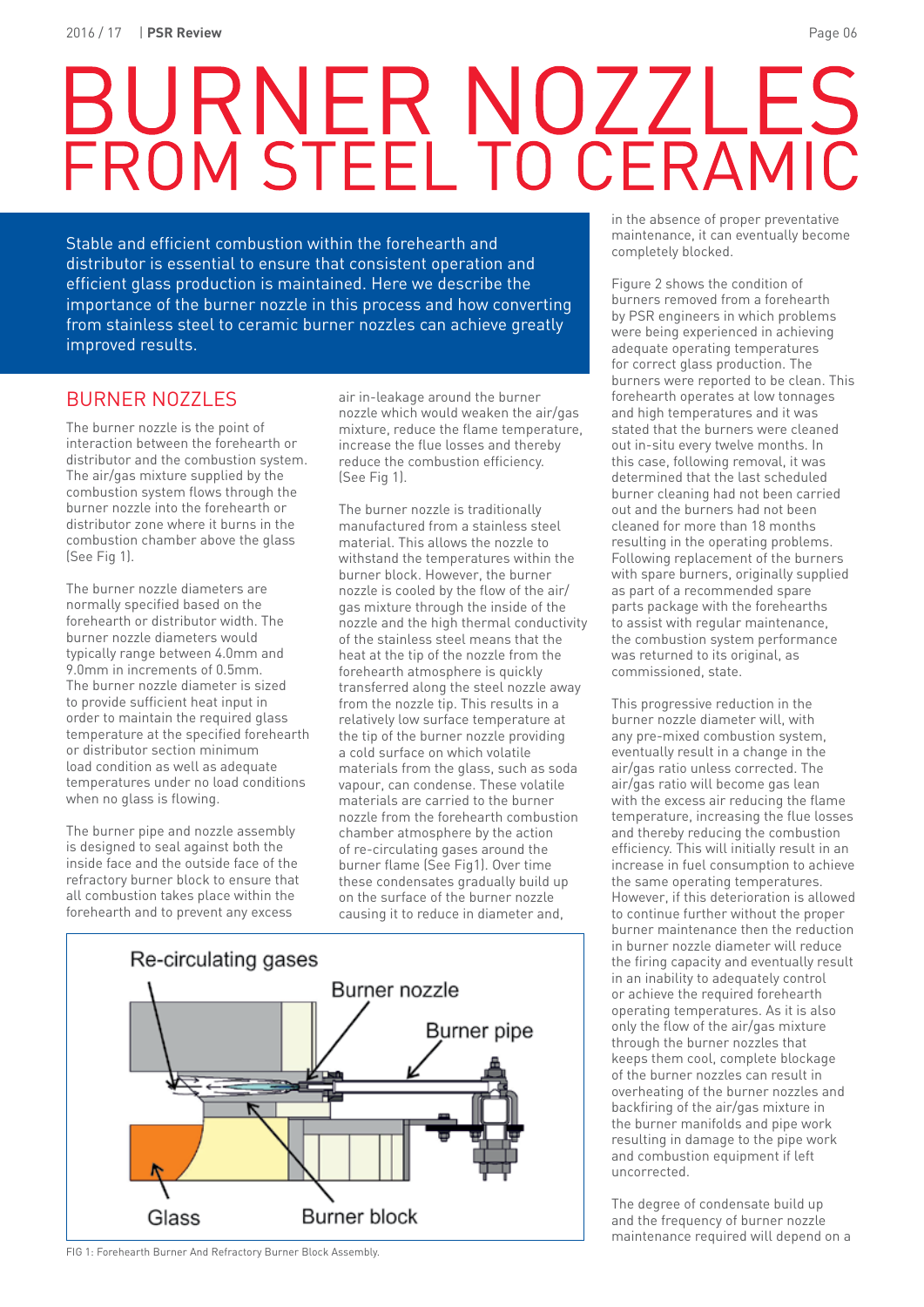Page 07 **PSR Review** | 2016 / 17





FIG. 3: Burners with 5.5mm ceramic nozzles removed from the frit addition section of a colourant forehearth after six months' operation. The nozzles are relatively free of any condensate build up.

number of interrelated factors including glass composition, glass colour, burner nozzle size and operating temperatures.

Coloured glasses such as amber and green will generally produce more condensates than white flint glass and the burner nozzles will require more regular maintenance. Larger diameter burner nozzles used on wider forehearths and distributors are less likely to block up than smaller diameter nozzles and therefore require less maintenance.

Forehearths operating at high temperatures and low tonnages will result in greater evolution of the volatile materials from the glass which will then be present in greater concentration in the forehearth atmosphere and more readily available to condense on any cooler surfaces.

Forehearths operating at lower glass temperatures and higher tonnages will have a lower concentration of volatiles in the forehearth atmosphere but will have cooler surfaces on which the volatile materials can condense.

Colourant forehearths in which the colourant material is added to white flint glass as a relatively low melting point frit are particularly volatile and the condensates from these materials readily build up on the relatively cold areas of a colourant forehearth such as the exhaust dampers, peepholes and burner nozzles and are very corrosive.

#### BURNER MAINTENANCE

In order to maintain efficient combustion conditions inside the forehearth or distributor, the burners must be regularly cleaned to maintain the correct burner nozzle diameter and thereby the correct air/gas ratio. This

could be done in-situ by removing the plug from the rear of the burner and using a rod with a drill of the correct burner nozzle diameter to ream out the burner nozzle without removing the burner from the burner manifold. However, this method is not recommended by PSR as it results in the condensate materials formed on the burner nozzle being pushed into the glass, and does not guarantee that the face of the burner nozzle and the opening in the refractory burner block is clean.

PSR recommend that the complete burners be replaced during job changes or other machine stoppages and the burners removed be thoroughly cleaned by grit blasting and drilling out in the workshop so that they are completely clean and ready for the next scheduled burner replacement. Spare burners of each forehearth or distributor section type are normally included in our recommended spares package to allow this method of burner maintenance.

However carried out, burner maintenance is a time and labour consuming process which must be correctly documented and controlled to prevent operating problems and between the scheduled burner cleaning the combustion system efficiency is continuously, gradually reducing from the optimum value. In our experience this essential maintenance is, in many cases, not carried out as often as required resulting in diminished forehearth operation.

#### CERAMIC BURNER NOZZLES

The solution to this problem, to eliminate the build up of condensates and subsequent blockage of the burner nozzles without the need to regularly change and clean the burners, is to use a ceramic material for the burner nozzle instead of stainless steel. Due to the lower thermal conductivity of the ceramic material compared with stainless steel, the heat at the ceramic burner nozzle tip is not conducted along the nozzle away from the nozzle tip as quickly as with a stainless steel nozzle. The ceramic nozzle tip therefore operates at a higher temperature greatly reducing or eliminating the tendency for any volatile materials from the glass to condense and build up on the ceramic nozzle surface. This prevents the reduction and eventual blockage of the burner nozzle, thereby continuously maintaining the air/gas ratio and combustion efficiency whilst reducing or eliminating the need for burner maintenance. Other normal combustion system maintenance, such as regularly replacing combustion air fan filter media, still needs to be carried out to prevent foreign materials such as dust entering the combustion system and potentially blocking the burner nozzles.

#### PSR CERAMIC BURNER NOZZLES

The PSR ceramic burner nozzles are manufactured from a 95% dense alumina. It is an exceptionally strong material, to the extent that it is not practical to drill out the ceramic nozzles to the required diameters. They are typically manufactured in diameters at 0.5mm increments from 4.0mm up to 9.0mm and each different diameter must be cast using it's own specific mould.

This inherent strength of the material is important to ensure that the nozzles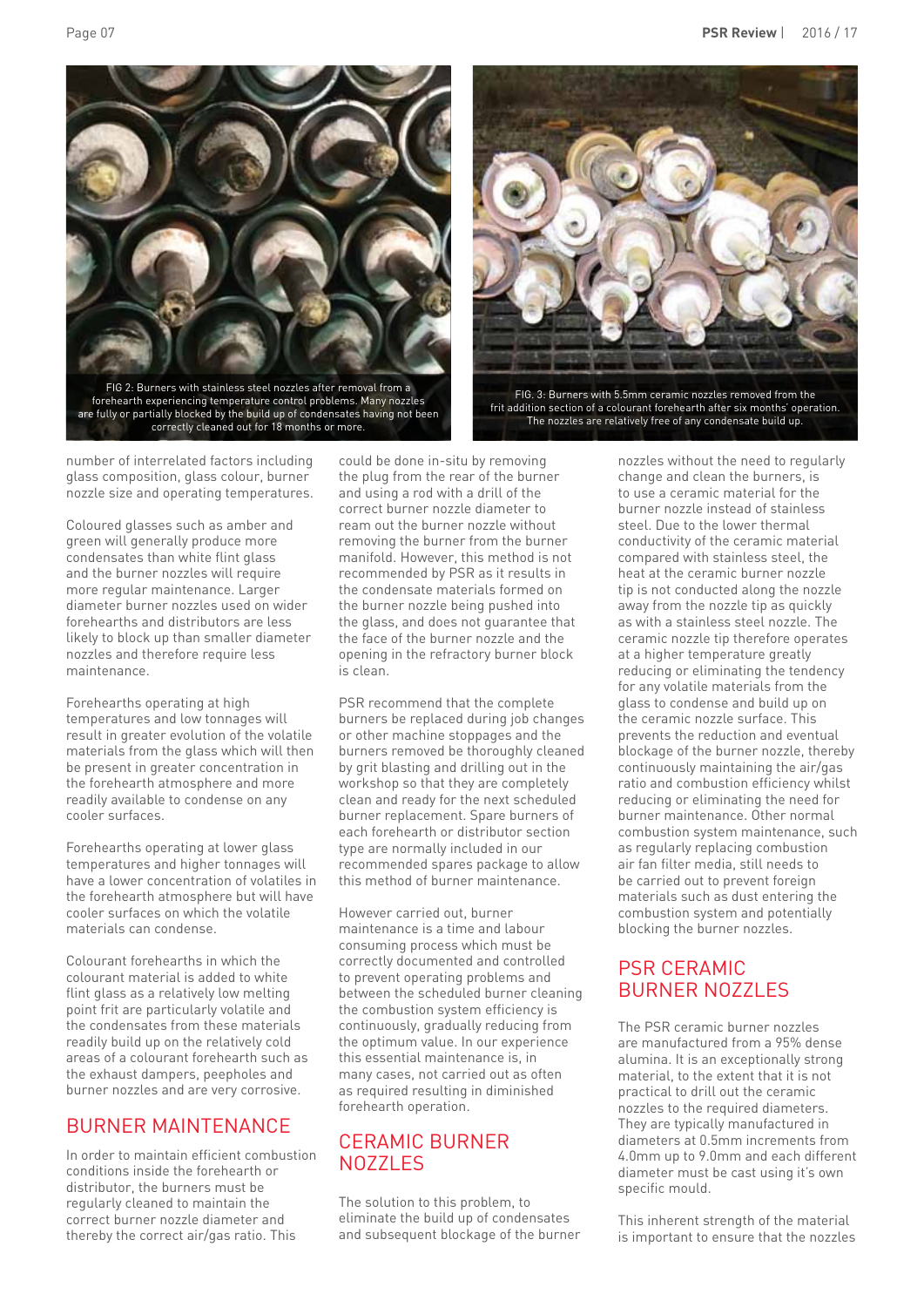#### 2016 / 17 | **PSR Review** Page 08

can withstand the rigours of day to day operation in a glass factory. Under both cold and hot conditions these nozzles must be extremely durable to withstand heavy loads such as from workers inadvertently standing on the burners and burner manifolds to access components on the forehearth superstructure.

The nozzles were designed to function in exactly the same way as the stainless steel burner nozzles which preceded them. Having exactly the same exterior nozzle diameter and nozzle length from the burner nozzle holder to the tip of the nozzle ensures that the nozzle seals against the inside face of the burner block and the burner nozzle holder seals against the outside face of the burner block in the same way that a stainless steel nozzle does. The use of the ceramic burner nozzles will ensure that the combustion system efficiency set during commissioning can be continuously maintained.

The PSR ceramic burners have now been installed in glass factories producing a variety of glass colours under various different operating conditions. They have been installed on a colourant forehearth frit addition section where the presence of volatile materials from the addition of the frit material would ordinarily result in the need to regularly maintain the burners to ensure that operating conditions are maintained.

Fig. 3 shows a row of these burners which were removed from a colourant forehearth frit addition section after six months operation. The burners were removed following cool down of the forehearth for a furnace rebuild.

One particular project on which the benefits of ceramic nozzles over stainless steel nozzles was of particular importance, consisted of a forehearth and distributor for production of electrical insulators for overhead power lines. The extreme thermal toughening process which the glass insulators

are subjected to means that the quality requirements for the glass are extremely high, particularly with respect to foreign particles in the glass. Even microscopic inclusions in the glass can cause the insulators to shatter when undergoing this toughening process. Therefore, any places where materials could build up and then enter the glass, such as the condensates on a burner nozzle, are of serious concern. The low forehearth operating temperatures of 1050°C to 1080°C at the spout entrance position also provided conditions under which the build up of condensates would be of additional concern. This was also the fist time that the ceramic burner nozzles had been installed on a forehearth and distributor cold during a furnace rebuild and warmed-up to operating temperatures. When the burners are installed cold and heated up with the forehearth and distributor, the nozzles are subjected to additional stresses due to the expansion and movement of the burner blocks and the re-setting of the burner manifolds to re-align the burners with the burner blocks. No breakage of the ceramic burner nozzles occurred and no other problems were experienced and they have currently been in operation for 14 months without any problems.

The ceramic burner nozzles have now been adopted as our standard supply with all new forehearth and distributor installations.

#### CONVERSION FROM STAINLESS STEEL TO **CERAMIC**

The PSR ceramic burner nozzles are not only an addition to our new forehearth and distributor packages as standard, they can also be installed on existing PSR MR-5000 combustion systems as well as other forehearth systems. Upgrading to PSR ceramic burner nozzles from steel burner nozzles previously supplied by PSR requires

replacement of the burner nozzle holder including additional internal sealing gaskets and washers for the ceramic nozzle and the steel burner nozzle with the equivalent ceramic burner nozzle. The overall length of the burner pipe remains the same and the burner casting and burner pipe can be reused. The conversion would normally be carried out by converting spare burners supplied by PSR in a recommended spares package for regular maintenance from steel to ceramic burner nozzles, installing them during a scheduled burner replacement and then continuing the process with the burners removed until all the forehearth burners have been converted.

To upgrade to PSR ceramic burner nozzles from steel burner nozzles on a different forehearth and distributor combustion system would require the information detailed in the drawing in Fig. 5.

Using this information, PSR can determine whether our standard ceramic burner nozzles are compatible with the customer's existing burner configuration.

Additionally PSR can determine whether the ceramic nozzles and nozzle adapters are compatible with the existing burner pipe in which case they can be supplied as an upgrade kit to be installed using the existing burner pipe. If they are not compatible with the existing burner pipe then they can be supplied as a complete burner assembly. To reduce time during conversion from steel to ceramic burner nozzles we would recommend that spare burners be converted from steel to ceramic nozzles if available or spare burners be supplied with ceramic nozzles for complete combustion zones. Once these spare burners are installed and commissioned on these complete combustion zones, the burners removed can be converted from steel to ceramic nozzles and are then available for installation on subsequent combustion zones to be converted.





FIG 5: Details required to determine compatibility of PSR ceramic burner nozzles.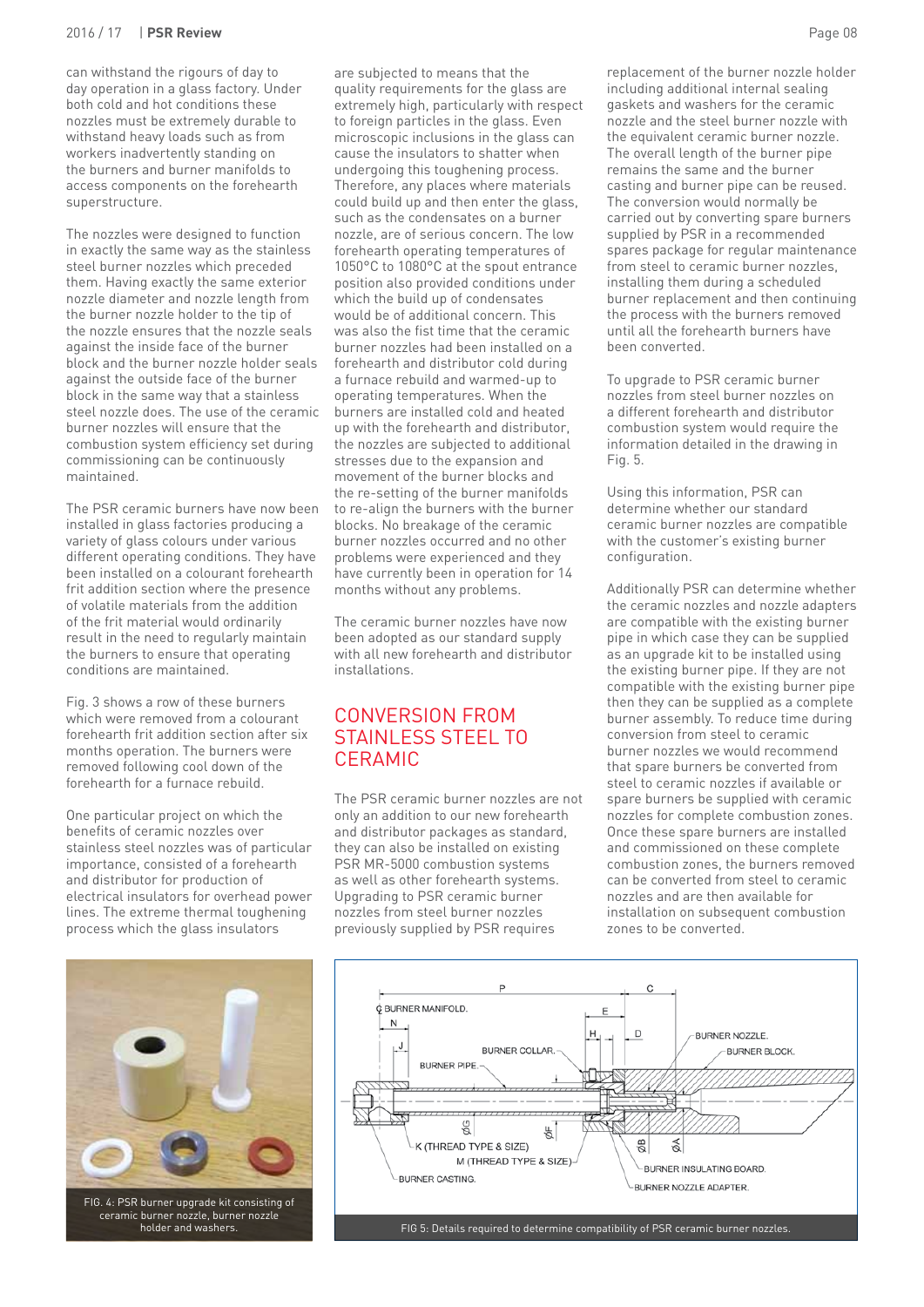

## 50 YEARS' SERVICE

ON 1ST AUGUST HE PASSED A PERSONAL MILESTONE OF 50 YEARS' SERVICE WITH PSR

For potmaker Richard Wilkinson 2016 was a remarkable year, not only because he reached his retirement age of 65 but also because on 1st August he passed a personal milestone of 50 years' service with PSR.

We thank him for his service with the company and for his commitment to

ensuring the quality and reliability of every pot that passed through his department.

At one time he had both his father, Peter, and his brother, Anthony, working alongside him, but even after he has left the Wilkinson legacy will live on with his son Matthew heading up the mould department and his nephew Edward working alongside Mathew.

## GLASSHOUSE POTMAKING TO END IN 2016

The demise of the glasshouse pot as a means of melting glass has long been predicted but remarkably it continues to be used in small quantities in certain specialist areas of the handmade glass industry.

At the peak of our output for glasshouse pots some 30-40 years ago, we manufactured up to 1800

pots per year and we operated two clay mines to provide the unique siliceous local glasshouse potclay that was used so successfully for the melting of lead crystal glass.

Over the following years the changing market for crystal glassware and the increased use of continuous melting furnaces took its toll on demand for

pots and by 2015 our annual output had fallen to less than 50 pots per year. With the imminent retirement of our potmaker Richard Wilkinson in 2016 we therefore decided that the time was right to cease manufacture of pots and in August 2015 we announced that we would take no more orders for pots after December 2015.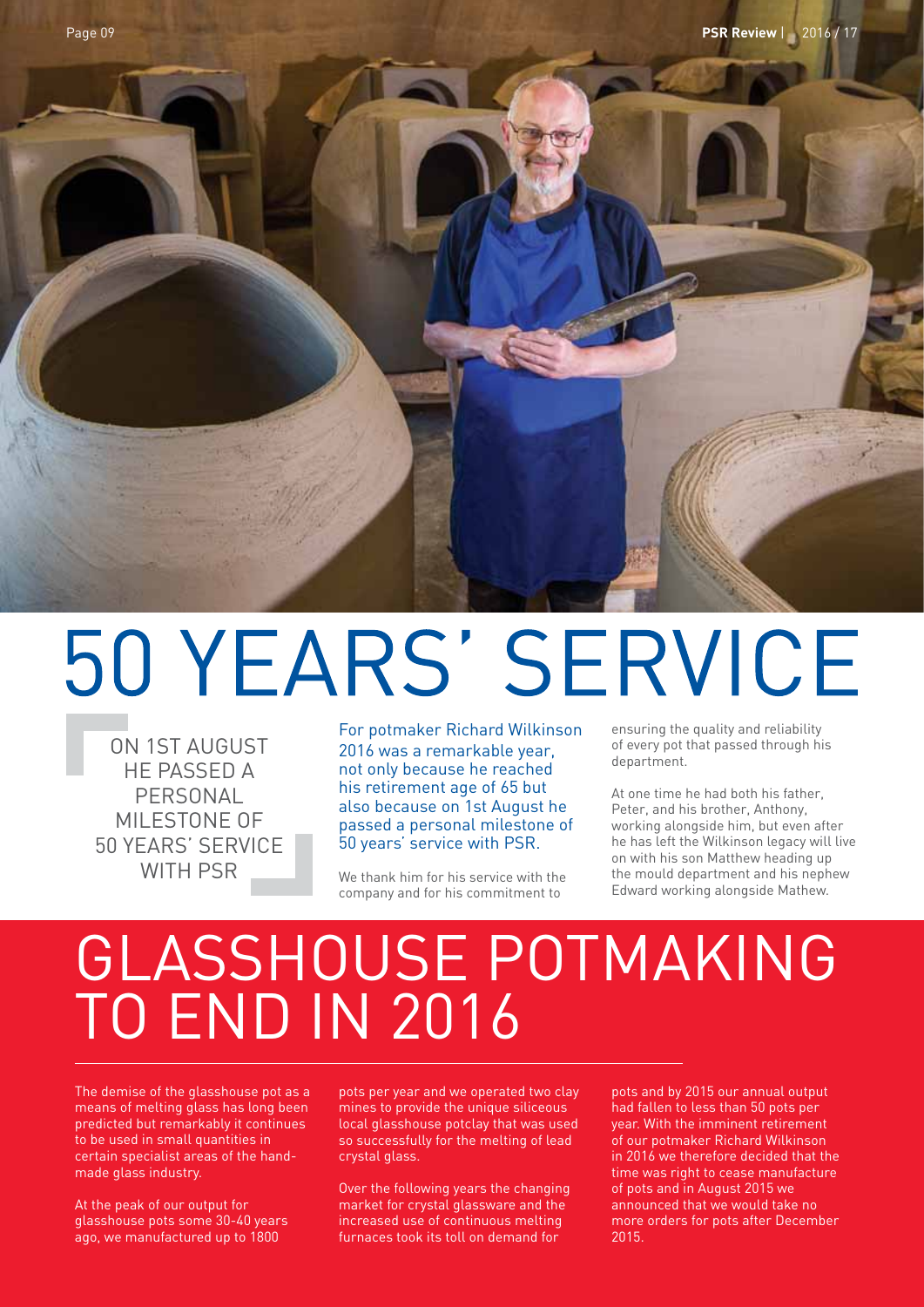

## **COMBUSTION SYSTEM UPGRADES**

For any engineering company, changes to regulations and standards means the design of equipment requires on going scrutiny which should also drive improvements. At PSR, we see this as common practice, not only meeting the requirements of regulations but striving to stay ahead of the curve. This is particularly the case for our combustion system where, as with any system that involves combustible gases, safety is of paramount importance. Additionally, minimising production losses in the event of a problem is also very important for glass manufacturers whose equipment and processes have to operate on a continuous 24 hour basis for 10 years or more. We continuously review all our systems but particularly our combustion system, acting quickly to implement any changes that will improve the system. As a worldwide supplier, if

#### MIXTURE PRESSURE AND SAFETY HEAD MONITORING.

All MR-5000 Combustion systems include mixture pressure and safety head monitoring as standard in addition to the normal main gas safety shut-off system. This system includes safety heads incorporating a micro-switch installed in the mixture pipe work upstream from the burner manifolds on each side of each combustion zone, a low mixture pressure switch and a high mixture pressure switch installed in each individual mixer outlet and a solenoid shut-off valve in the gas supply inlet to each individual mixer. These components are all electrically connected to a mixture pressure and safety head monitoring control panel mounted on the combustion skid unit. The shut-off valve and pressure switches are pre-wired to the control panel on the combustion unit. The safety head switches must be wired from the safety heads mounted in the mixture pipe work to the control panel. Safety heads are installed to provide

relief of the shock wave pressure caused by a backfire, temporarily opening to relieve the pressure and stopping the back fire and then immediately closing to re-seal the pipe work. This prevents damage to equipment upstream. Whilst the safety heads are very effective at relieving the pressure caused by the backfire they do not correct the cause of the back fire which must then be determined and corrected. European regulations state that indication and alarming is required when a safety head has operated. In the event of a backfire the safety head switch operates and indication and alarming is provided on the control panel and an additional alarm output signal is also provided for remote indication in a central supervisory temperature control system. In addition the gas supply to the individual combustion zone is shut-off. This allows the cause of the problem to be investigated safely whilst reducing the effect the problem would have on production if the main gas safety shutoff valves were closed shutting off the gas supply to the entire forehearth. The micro-switch in the safety head is

regulations from different regions of the world stipulate that our system needs to meet certain criteria then we often look to implement the upgrades across the board where applicable to become our standard. It is not since an article in our PSR Review 2010/2011 that we have provided an update on our MR-5000 Combustion System so we thought the time appropriate to further detail these and other relatively recent upgrades.

a latching switch which must be re-set with a pushbutton switch on the safety head following examination of the condition of the safety head to ensure that it has closed and is sealing. One primary cause of backfiring is the manifold mixture pressure being lower than the pressure inside the forehearth which then allows hot gases from the forehearth atmosphere to flow back into the burner nozzles igniting the mixture. Three safe guards against this occurring are already in place with the combustion actuator being calibrated to provide a minimum manifold mixture pressure of 1 inch (2·5 mbar) at the minimum control output position, the closed position limit switch inside the combustion actuator being set to provide a minimum manifold mixture pressure of 0·75 inches water gauge (1·875 millibar) and the physical stop on the mixer screw carrier being set to provide an absolute minimum manifold mixture pressure of 0·5 inches water gauge (1·25 millibar) during commissioning. However, a minimum mixture pressure switch is also installed in the mixture outlet of each mixer and set at typically 0·4 inches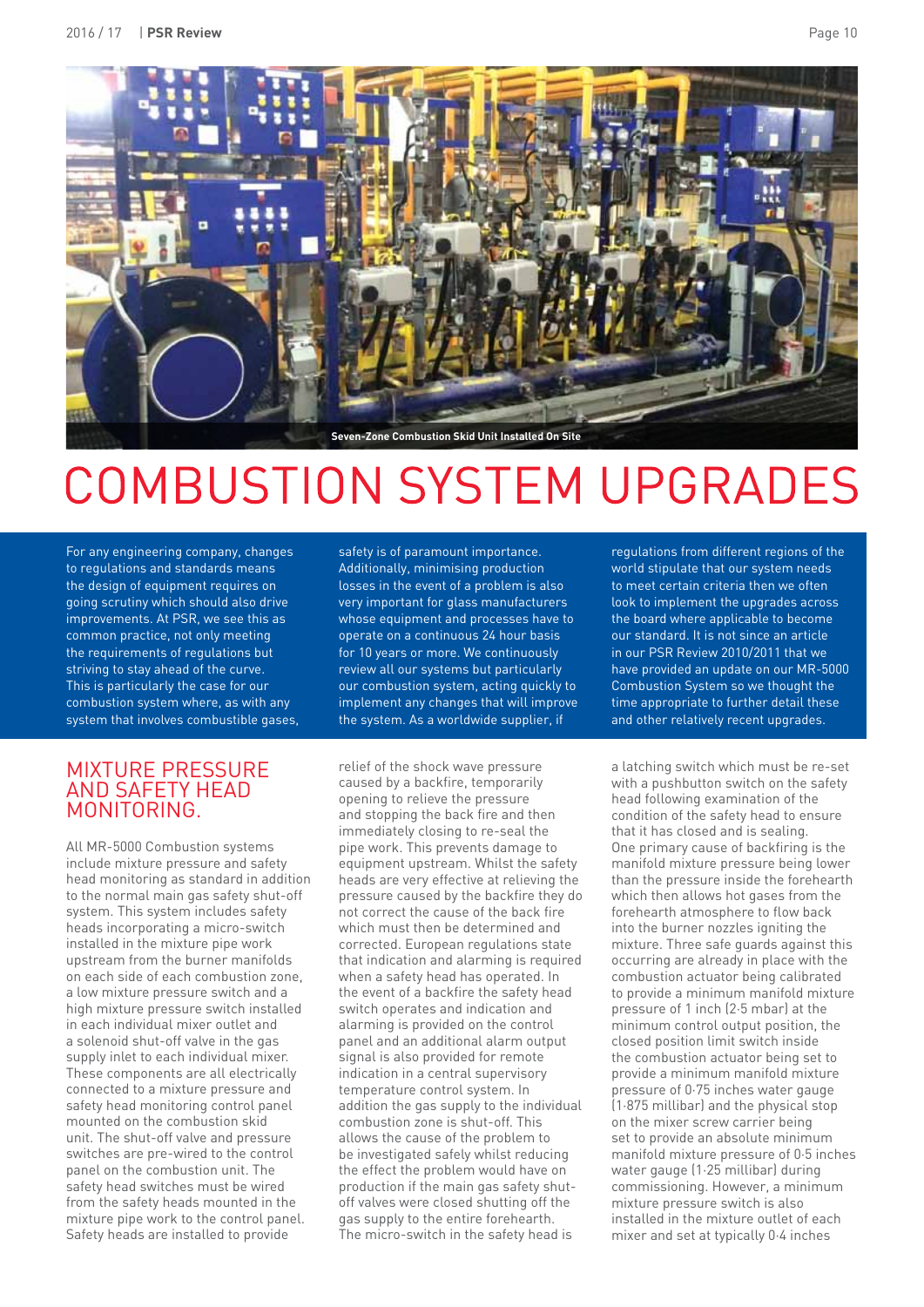



water gauge (1 millibar) to operate and shut-off the gas supply to the mixer with the solenoid valve if the manifold mixture pressure falls below 0·5 inches water gauge (1·25 millibar) further preventing a backfire from occurring. The cause of the low manifold mixture pressure would still then require investigation and could be due to a leak in the mixture pipe work or burners or incorrect setting of the mixer minimum physical stop screw.

The normal maximum manifold mixture pressure at maximum firing for each combustion zone is 20 inches water gauge (50 millibar). A maximum manifold mixture pressure switch is also installed in the mixture outlet of each mixer and set at typically 28 inches water gauge (70 millibar). In the event that the manifold mixture pressure exceeds this value the pressure switch operates to shut-off the gas supply to the mixer with the solenoid valve. The cause of the high manifold mixture pressure would then require investigation and could be due to a downstream valve in the mixture pipework having been inadvertently closed, blockage of the mixture pipework or burners or failure of the safety head to operate and relieve the

the mixture pressure and safety head monitoring control panel and individual pressure switches.

As a further enhancement to this system, individual zone alarms are available from the mixture pressure and safety head monitoring panel to the main temperature control panel to indicate that the gas has been shut-off to the particular zone due to an incorrect mixture pressure or operation of the safety heads in that zone. If normal temperature control continued under these circumstances then, as the temperature would fall due to the loss of gas supply, the control system would proceed to open the combustion actuator, possibly eventually to maximum, to increase the zone firing in an attempt to increase the zone temperature to set point. However, as only combustion air would be passing through the mixer this would actually result in a further, possibly more rapid, reduction in temperature. Under these circumstances the alarm signal from the mixture pressure and safety head monitoring panel for the individual combustion zone can be used to automatically put the particular control zone into manual with minimum firing and minimum combustion air to help

pressure from the shock wave during a backfire.

Normally one common alarm is used from the mixture pressure and safety head monitoring control panel to the main temperature control panel and individual indication of alarm conditions for each combustion zone are provided on

to conserve the zone temperature until the problem can be corrected and the gas supply to the zone re-established.

Another cause of backfiring is blockage of the burner nozzles due to inadequate maintenance. This has recently been addressed by the introduction of ceramic burner nozzles which are much less likely to become blocked and require much less maintenance.

#### LEAK DETECTORS.

Leak detectors are valve proving systems that have been used by PSR for many years in the main gas safety shut-off systems as a start-up check to ensure that the main gas safety shut-off valves have completely shut-off and sealed before they can be re-opened. European regulations stipulate that automatic shut-off valves controlling capacities greater than 1,200 kW shall be equipped with a valve proving system. Although the majority of the combustion units supplied by PSR are below this capacity, we equip all our safety systems with a leak detector unit as standard.

#### DUTY AND STAND-BY COMBUSTION AIR FANS AND MAIN GAS SAFETY SHUT-OFF SYSTEMS.

Each forehearth and its associated Distributor or Alcove Section supplying it has duty and stand-by combustion air fans and gas safety shut-off systems installed as standard. These provide back up in the event of a combustion air fan or gas safety shutoff system component failure or for routine maintenance and testing. The advantage of this configuration is that a component failure on one system would only temporarily affect one production line on an installation with a distributor and several forehearths.



Gas Safety Shut-Off System Pipe Train With Leak Detector.



Seven-Zone Combustion Skid Unit During Assembly And Testing At PSR